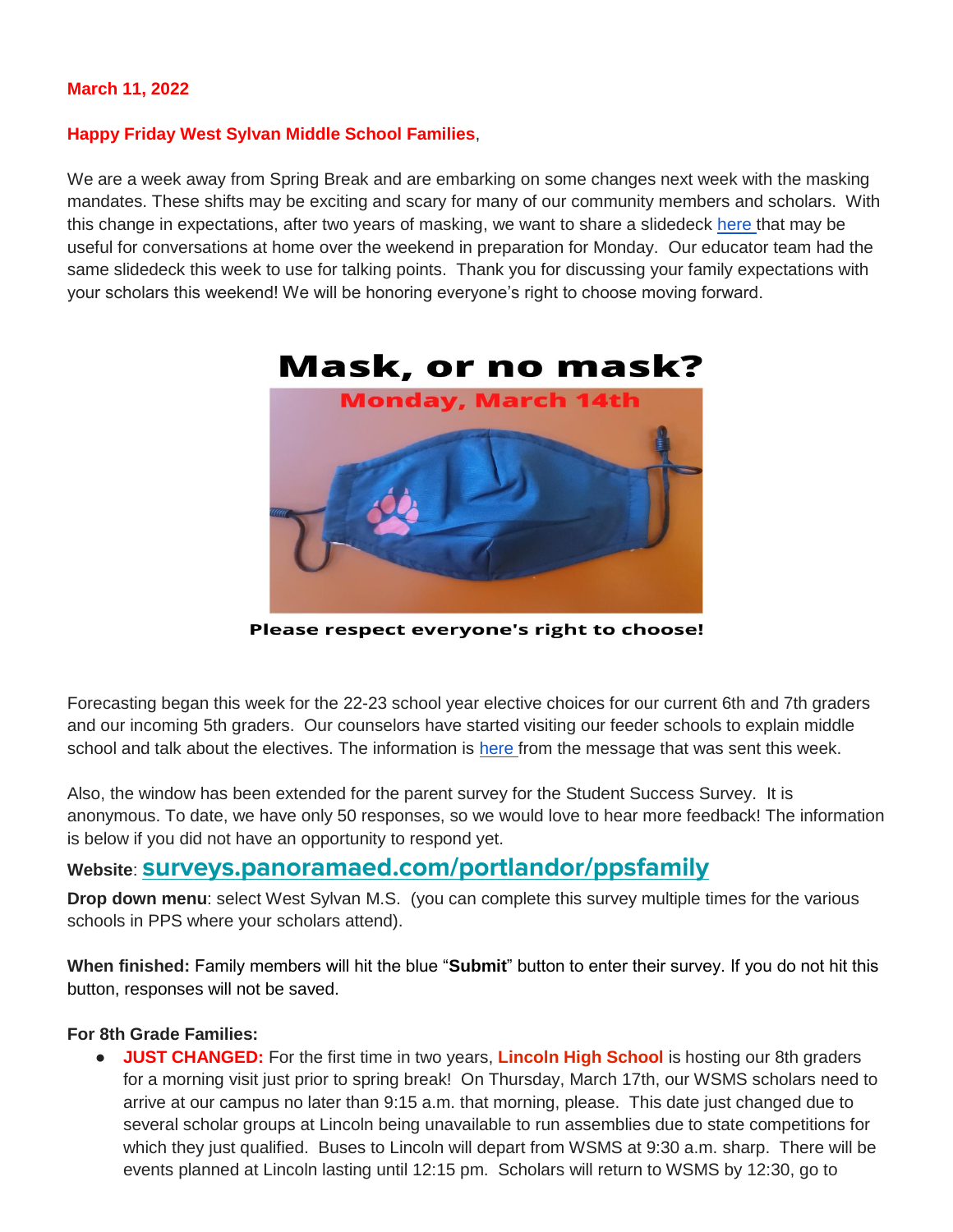period four, will eat lunch on campus at WSMS and then attend their afternoon classes. Permission slips have been sent home through block classes this week, and they must be signed and returned in order to go on the trip. Please return them on Monday.

- **JUST ADDED**! 8th Grade Oaks Park Trip (rides) on Wednesday, June 8th. Scholars who choose to attend will bus to Oaks Park from campus and return by dismissal. Scholars will need to be in good standing (no suspensions, referrals to administrators, patterns of unexcused absences, ect) to attend. This is a fun privilege, not an automatic right.
- **8th Grade Promotion** is at Lincoln High School on Thursday, June 9th at 6 p.m. so that you can start planning ahead. Each scholar will have two guest tickets for family members. More information will be shared as we get closer to the date.
- **WSMS Foundation Oaks Park Event for 8th graders**: This will be an optional evening event for our 8th graders hosted by our WSMS Foundation at Oaks Park on Friday, June 10th. More information will be sent in the coming months for those who want to participate.
- **Yearbook** sales have ended. There are no additional yearbooks available for purchase.

## **Resources for Family Extended Learning and Activities:**

- **Sign your scholars up for athletics! https://www.pilathletics.com/**
- **VIBE of Portland [Art Camps, Classes, No-School Workshops](https://www.pps.net/cms/lib/OR01913224/Centricity/Domain/254/VIBE.jpeg)**
- **VIBE of Portland East [Winds Summer Camp](https://www.pps.net/cms/lib/OR01913224/Centricity/Domain/254/VIBE-east_winds_2022.jpeg)**
- **OSU Discover the Scientist Within February Workshop [\(English\)](https://www.pps.net/cms/lib/OR01913224/Centricity/Domain/254/FebDSW2022Flyer.pdf) [\(Spanish\)](https://www.pps.net/cms/lib/OR01913224/Centricity/Domain/254/FebDSW2022FlyerSpanish.pdf)**
- **OSU [Summer Reading Program](https://www.pps.net/cms/lib/OR01913224/Centricity/Domain/254/OSU-reading-summer-2022.pdf)**
- **Multnomah Early Childhood Program: [\(English\)](https://www.pps.net/cms/lib/OR01913224/Centricity/Domain/254/MECP-2021-22-PEER-Flyer-English.pdf) [\(Spanish\)](https://www.pps.net/cms/lib/OR01913224/Centricity/Domain/254/MECP-2021-22-PEER-Flyer-Spanish.pdf) [\(Vietnamese\)](https://www.pps.net/cms/lib/OR01913224/Centricity/Domain/254/MECP-2021-22-PEER-Flyer-Vietnamese.pdf)**
- **Portland Parks & Recreation Preschool [2022-2023 Registration](https://www.pps.net/cms/lib/OR01913224/Centricity/Domain/254/PPR-Preschool-22-23-price-sheet.pdf)**
- **OSU STEM Academy [AWSEM](https://www.pps.net/cms/lib/OR01913224/Centricity/Domain/254/AWSEM_Flyer_Combined_General.pdf) [Club](https://www.pps.net/cms/lib/OR01913224/Centricity/Domain/254/AWSEM_Flyer_Combined_General.pdf) (includes Spanish flyer)**

### **Updates on Enrollment and Staffing:**

Though our district and school enrollment has decreased over the last three school years, we will continue with the same contracted educator team for 22-23. We want to extend a gigantic **THANK YOU** to our WSMS Foundation that is, once again, helping our school to ensure that we have educational offerings that make WSMS a wonderful educational opportunity! Any changes in educators for the 2022-2023 school year will be shared with families prior to the start of school. We are hopeful that more families will continue returning to our public schools, as they feel more comfortable with in-person learning.

### **Changes to Masking Protocols Started March 1st and a New Decision for March 14th:**

The newest update related to masking is [here f](https://drive.google.com/file/d/1Xo1sGWWBAFFDOqgBEB9QDlhxt8R43Wjk/view?usp=sharing)or your review, if you missed the email from PPS Communications. Starting Monday, March 14th masking will become *optional* indoors on campuses. Additional key points related to outdoors were shared in a PPS family communication last week . The full message is [here,](https://drive.google.com/file/d/13aBVxIetQ38YfjAiIGkBfWhyu0upmQDy/view?usp=sharing) if you missed the message. Below, are the key points:

- Outdoor masking on campuses will become optional.
- School dances and other in-person school events may resume.
- Civic Use of Building permits which allow for use of school buildings by community groups and individuals during non-school hours -- may be approved for indoor use (the CUB office will begin accepting permits for review on February 15).
- Overnight field trips may resume.
- March 14th: indoor masking becomes optional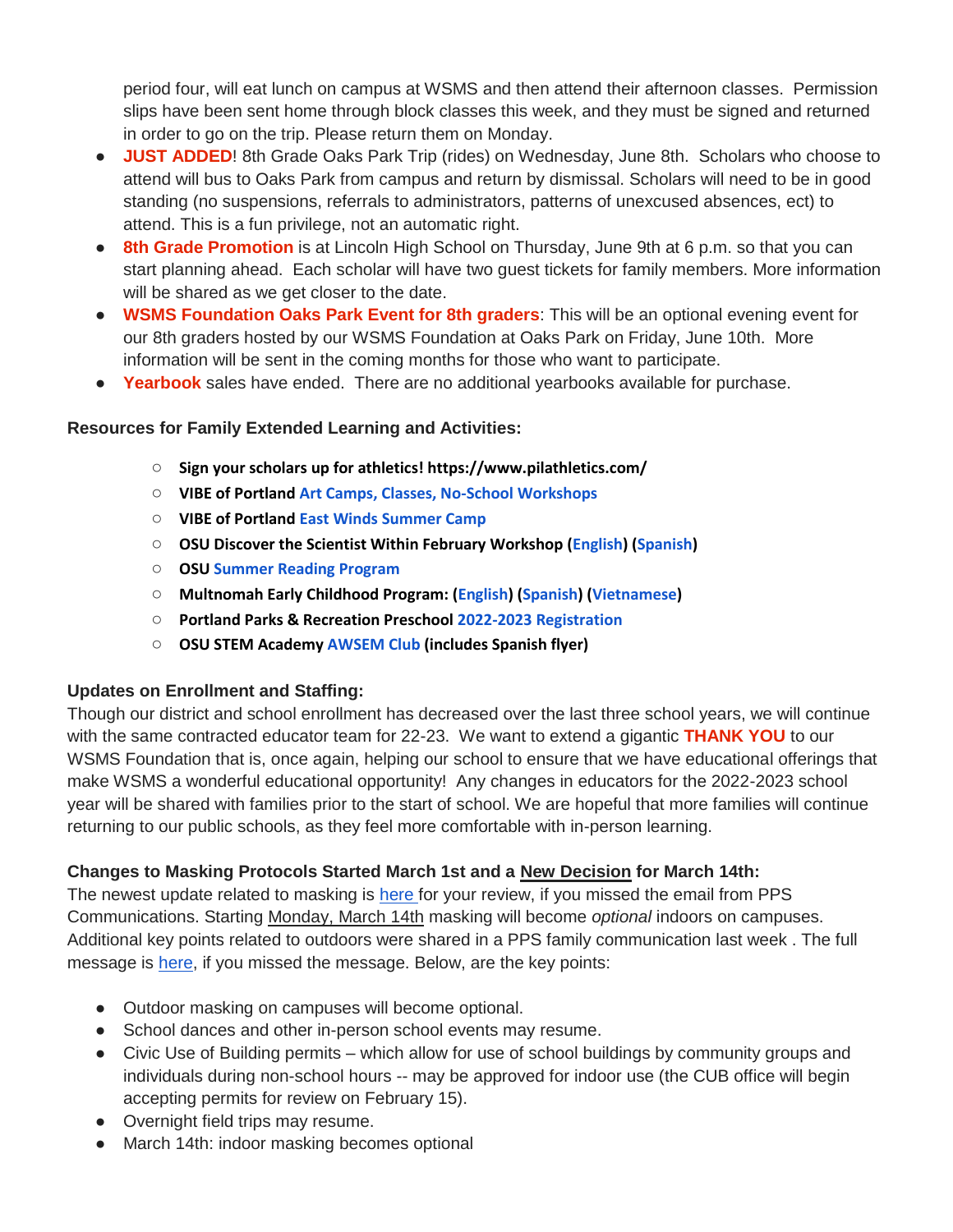#### **COVID-19 Updates:**

There were no positive COVID-19 cases reported this week.

#### **Yearbooks:**

**Sales are now closed. There will be no more yearbooks available to purchase or order.** 

#### **WSMS Foundation:**

Please support our WSMS Foundation! Every contribution helps our school by allowing us to fund educational opportunities and events for your scholars! Please consider donating to WSMS Foundation to help support important instructional additions for our scholars in the coming school year. Every donation helps!

You can donate and find out more information about our WSMS Foundation and their amazing work for our scholars [here.](https://www.westsylvanfoundation.com/) Also follow them on Instagram @**west.sylvan.foundation** and check out our West Sylvan students in their **school**, **sports**, **performances**, **events**…

If you have a scholar event, announcements related to scholars and their achievements, or you'd like to advertise let us know. Email Lisette Crepeaux at thecrepeauxs@gmail.com.

#### **Daily Loaner Laptops for Scholars:**

We no longer have a supply of daily loaner chromebooks to issue when scholars forget their chromebooks at home. Please help remind our scholars to take their \*fully charged\* PPS-issued chromebook to and from school each day. We recently distributed BumpArmor cases to all scholars, and we ask that you please encourage your scholar to use the case to protect and extend the life of their device.

#### **Help with Cell Phones:**

Our catch phrase that we use at WSMS regarding cell phones during the school day is, **"Out of sight and away, unless we say."** Any additional monitoring you can put in place to keep an eye on your scholars' social media activity is also greatly appreciated! There are times when scholars may need to access their devices for family reasons or even in instructional settings, and we encourage speaking with an adult if such a need arises. Also, several families have had concerns with their scholars' use of cell phones throughout the day for non-instructional reasons. We will continue to remind scholars of this expectation throughout their school day. If scholars post inappropriate content on social media, please report the account for review.

Some families have inquired about apps that can restrict various features on cell phones for scholars throughout the day so that they are not on social media and are not tempted to engage with others through social media platforms. Here are some tips we have given families: **NY Times Article:** [The Best Apps for](https://www.nytimes.com/wirecutter/reviews/best-apps-to-manage-your-kids-phone/)  [Managing Your Kids Phone;](https://www.nytimes.com/wirecutter/reviews/best-apps-to-manage-your-kids-phone/) **[Support for Apple;](https://support.apple.com/guide/iphone/set-up-parental-controls-iph00ba7d632/ios) [Support Google](https://support.google.com/families/answer/7103340?hl=en)[;](https://familytime.io/) [Family Time Article & Tips;](https://familytime.io/) [Verizon](https://www.verizon.com/support/verizon-smart-family-restrictions-video/)  [Support.](https://www.verizon.com/support/verizon-smart-family-restrictions-video/)** 

## **Food Services and Lunches:**

Breakfast and lunches continue to be free for all scholars throughout the year. During lunches, scholars who want to remain indoors have indoor options for both eating and their free time. After eating, there are several alternate locations scholars may visit to spread out such as the library, the lower gym, classrooms for lunch clubs, and our outdoor patio spaces and field area. Regardless of the temperature, many scholars still feel most comfortable both eating outdoors and remaining outdoors throughout recess to engage in outdoor play. Please encourage your scholar to dress for the weather if they are choosing to play outdoors in colder temperatures. Understanding that there is not a one-size-fits-all approach to this unstructured lunch time, we are allowing scholars to choose indoors or outdoors, assuming that it is not pouring down rain.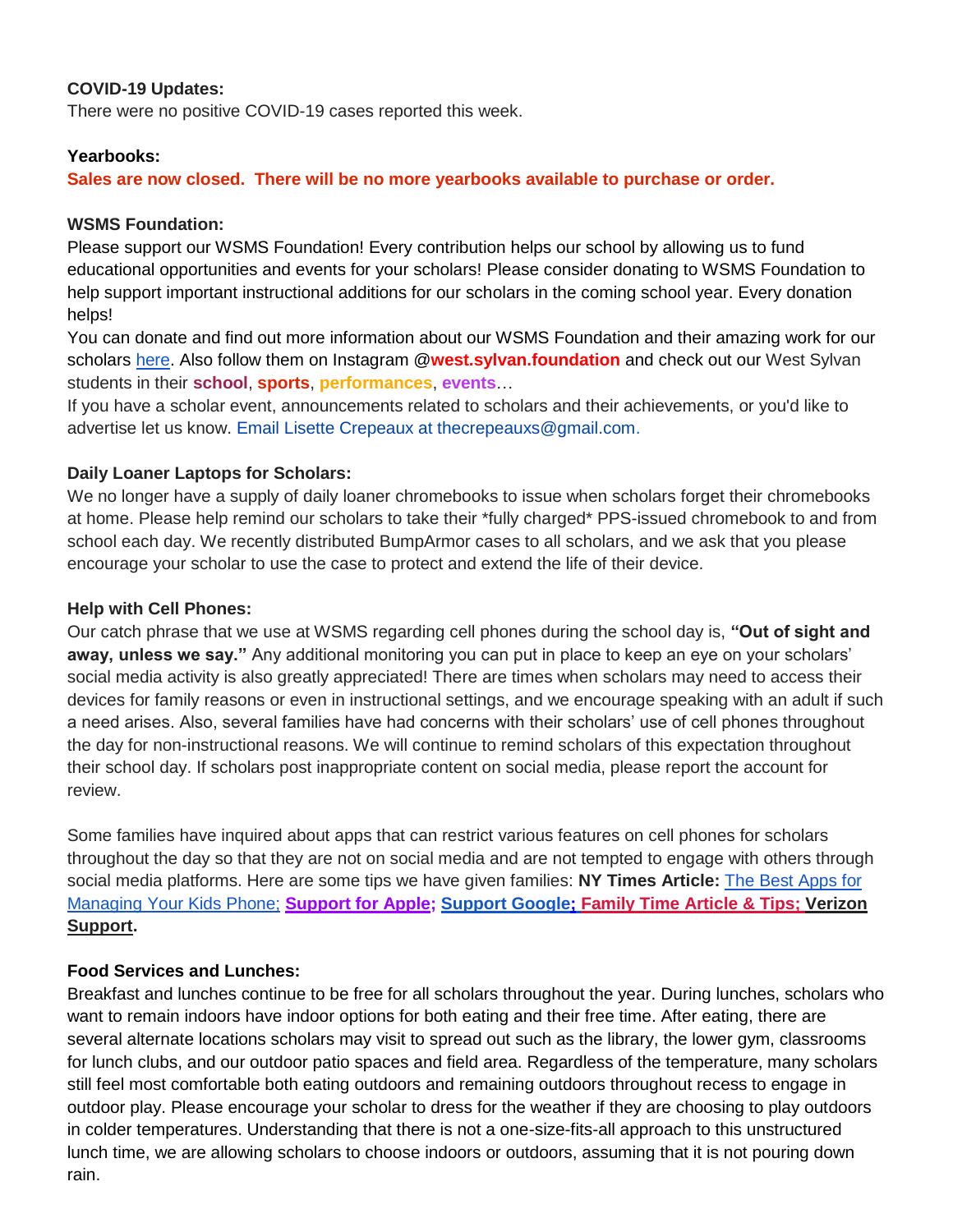**Please remind your student(s) to take care of their lunch trash each and every day.** This is still a big problem. **Outside:** Trash is being littered in most spaces outside, including the swings, tennis court perimeter, stairs, seating areas, basketball courts and grassy areas.

**Inside:** Our Custodian places four trash bins throughout the cafeteria. Trash is still left behind on a daily basis. Please discuss this with your student.

## **Picking Up Scholars:**

Per Oregon law, *an approved adult is required to sign out any scholar* who leaves campus before the end of the school day. Our office has been experiencing heavy family traffic prior to our 3:45pm dismissal, due to daily early pick-ups. If possible, we ask that you avoid picking up your scholar between 3:00pm-3:45pm as you will not find parking, and our office staff is limited in the afternoons. Any planning around that time frame is appreciated.

## **Scholar Counseling Supports:**

**6th Grade:** Counselor: Kandice Abney: [kaabney@pps.net](mailto:kaabney@pps.net) & Administrator: Ben Keller, [bkeller@pps.net](mailto:bkeller@pps.net) 7th Grade: Counselor: Rebecca Cohen: [rcohen@pps.net](mailto:rcohen@pps.net) & Administrator: Evening Krauel, [ekrauel@pps.net](mailto:ekrauel@pps.net) 8th Grade: Counselor, Ricky Almeida: [ralmeida@pps.net](mailto:ralmeida@pps.net) & Administrator: Jill Hunt, [jihunt@pps.net](mailto:jihunt@pps.net)

### **General Questions**:

Jerda Solonche, Principal's Administrative Assistant: [jsolonche@pps.net](mailto:jsolonche@pps.net) (faculty, school business) Kirsten Crombie, Administrative Assistant: [kcrombie@pps.net](mailto:kcrombie@pps.net) (scholar/parent concerns, attendance, enrollment, help with scholar laptops, withdrawals)

## **Mark your calendar now in preparation:**

**March**: National Developmental Disabilities Awareness Month and Women's History Month **Elective Classes Forecasting**: Forecasting for the 2022-23 school year is open now for any current 5th, 6th and 7th graders (read section above and attached links).

**8th Grade Field Trip to Lincoln High School:** Just changed to Thursday, March 17th **Spring Break:** March 21st-25th

**End of 3rd Quarter / Planning Day:** Friday, April 8th - No School for Scholars

**4th Quarter Begins:** Monday, April 11th \*(some electives will change, if they are Quarter-long electives) **Panoramic Picture for 8th Graders**: April 12th (outdoors and unmasked for those who choose to participate)

**6th Grade Outdoor School**: May 16-17th off campus *day* camps

**7th Grade WSMS Foundation Sponsored Event:** June 3rd WSMS Gym (6:30-8:30 p.m.)

**8th Grade Field Trip to Oaks Park**: Wednesday, June 8th (during the school day)

**8th Grade Promotion:** Thursday, June 9th 6 p.m. at Lincoln HS

**8th Grade WSMS Foundation Sponsored Oaks Park Party:** June 10th (evening)

## **Notes of Appreciation?**

Thank you to the families who have submitted notes to WSMS team members! These notes really do brighten the days of our educators! If you have a kind note to share, we'd love your feedback [here t](https://forms.gle/3TsJKYDfcfbLhiKu7)o celebrate the ways in which WSMS adults support your scholars and your families! A little appreciation goes a long way and can really uplift someone's day!